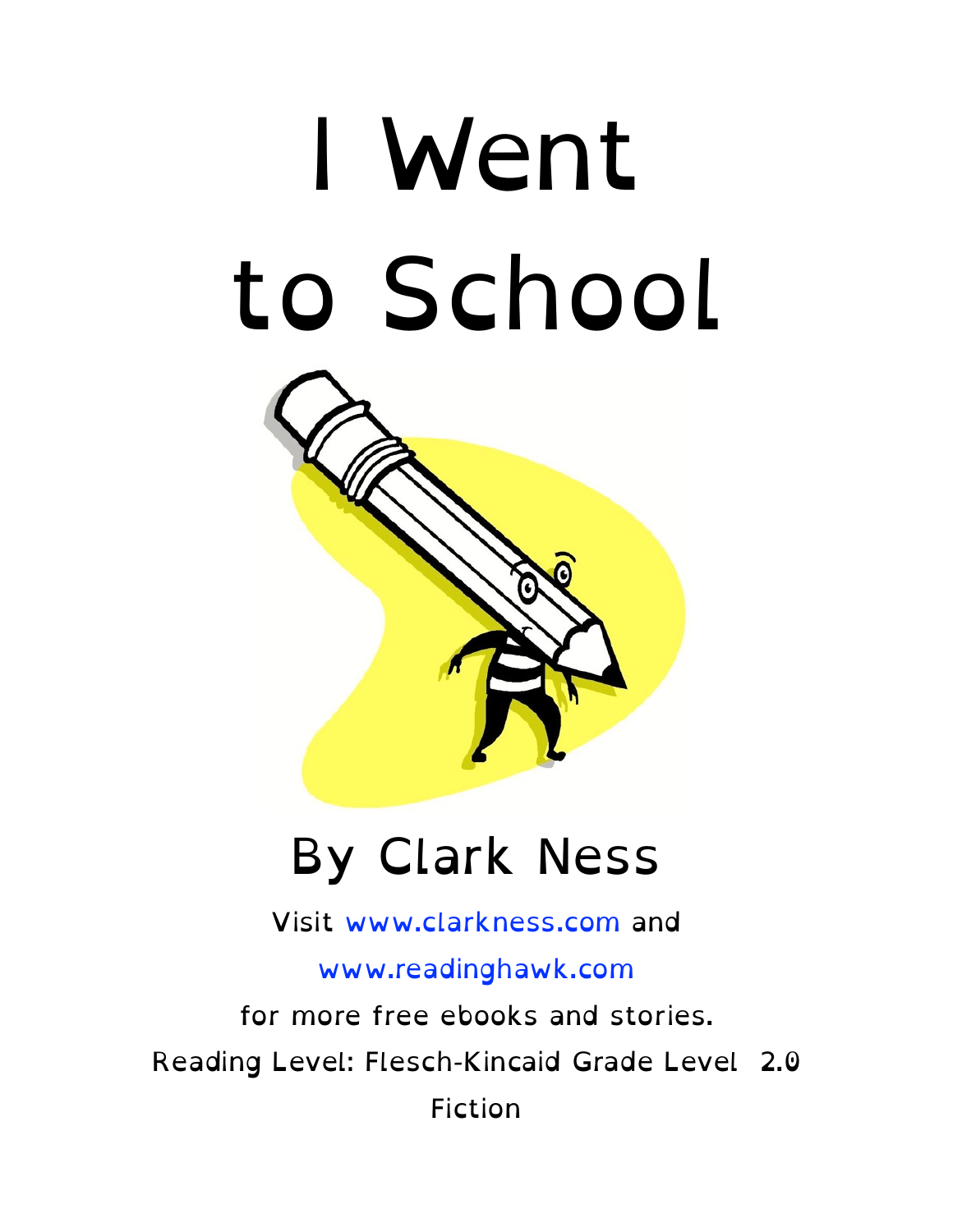

#### I went to school one day and a pencil was my teacher.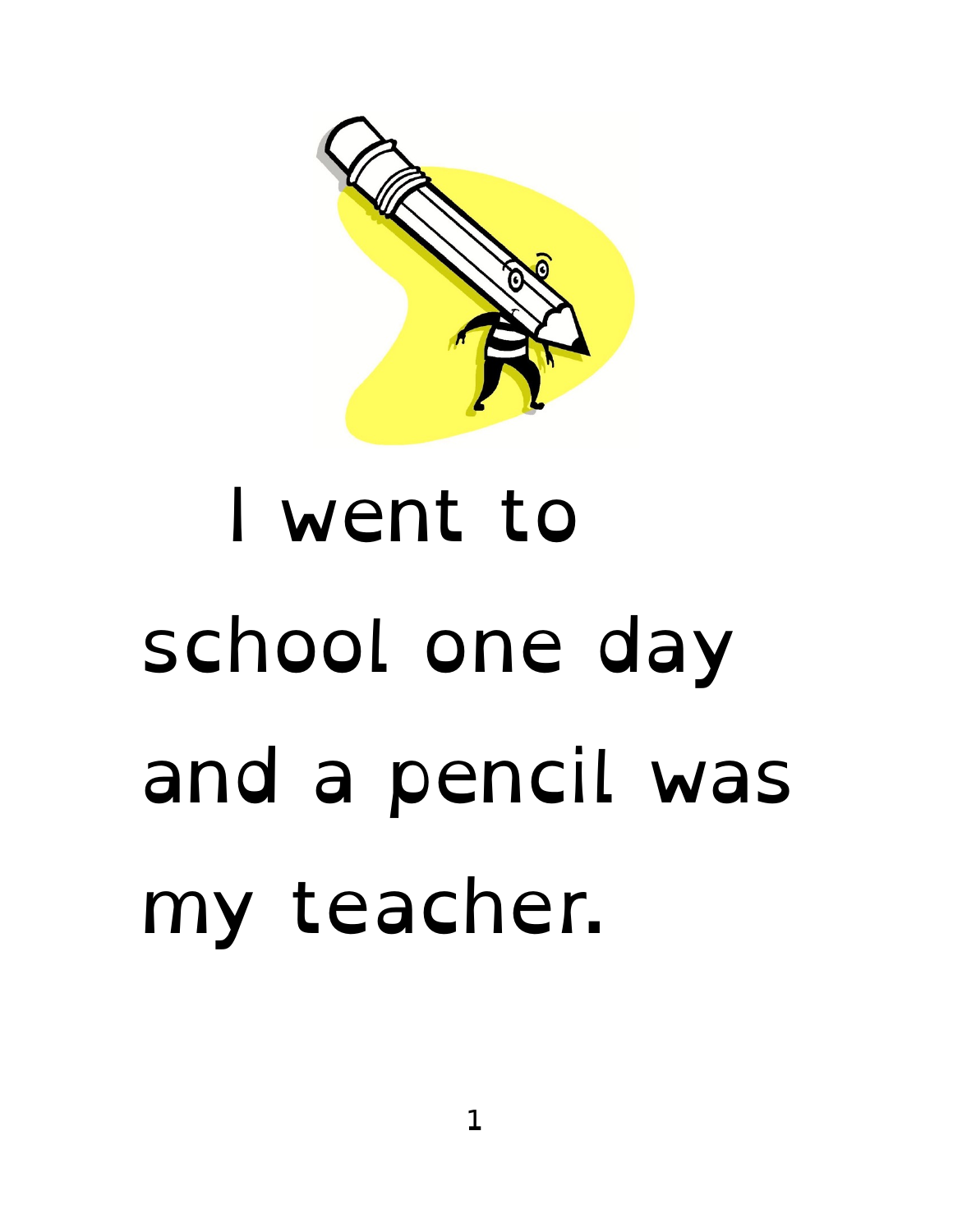

# I went to school the next day and a calculator was my teacher.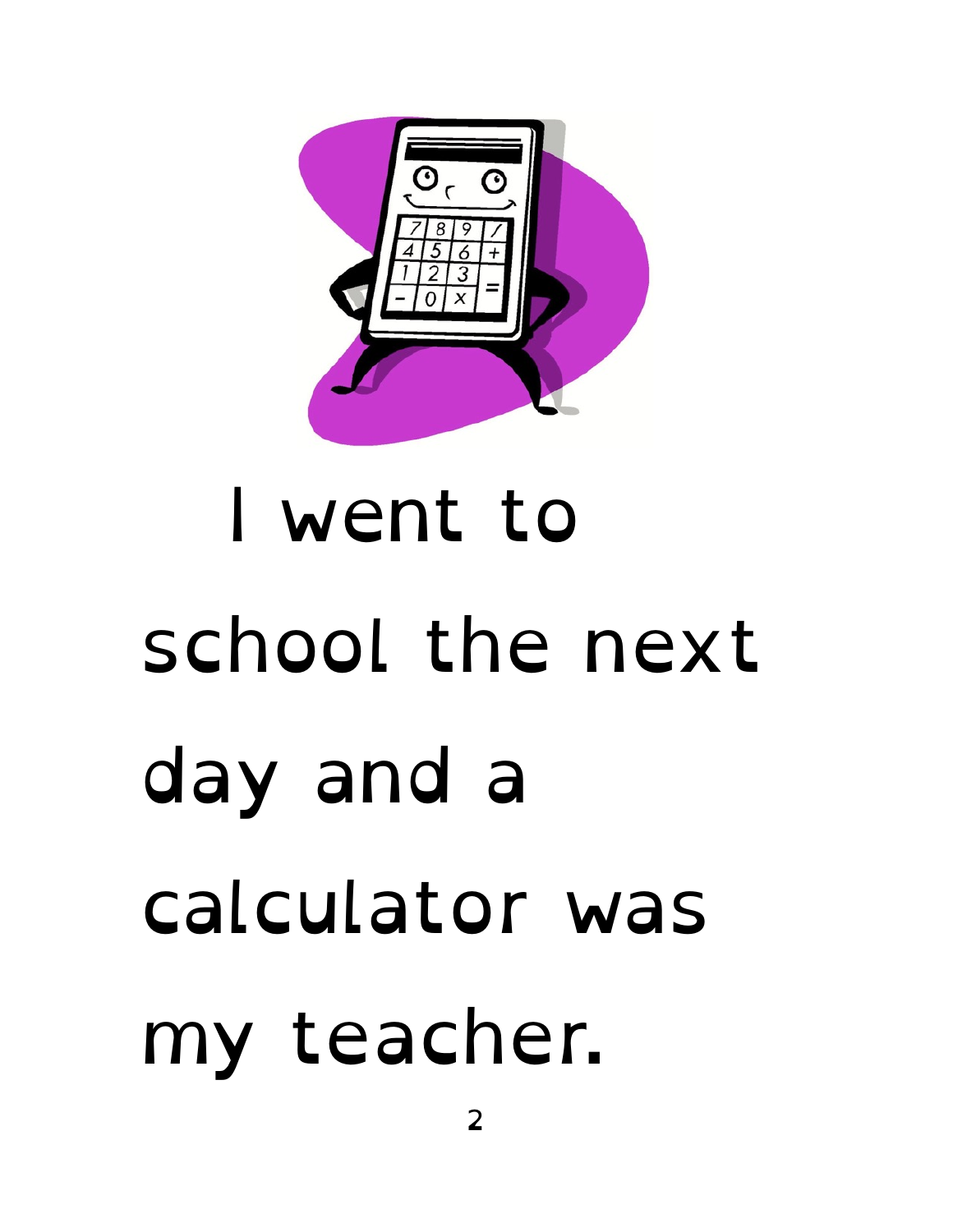

# I went to school the next day and a notebook was my teacher.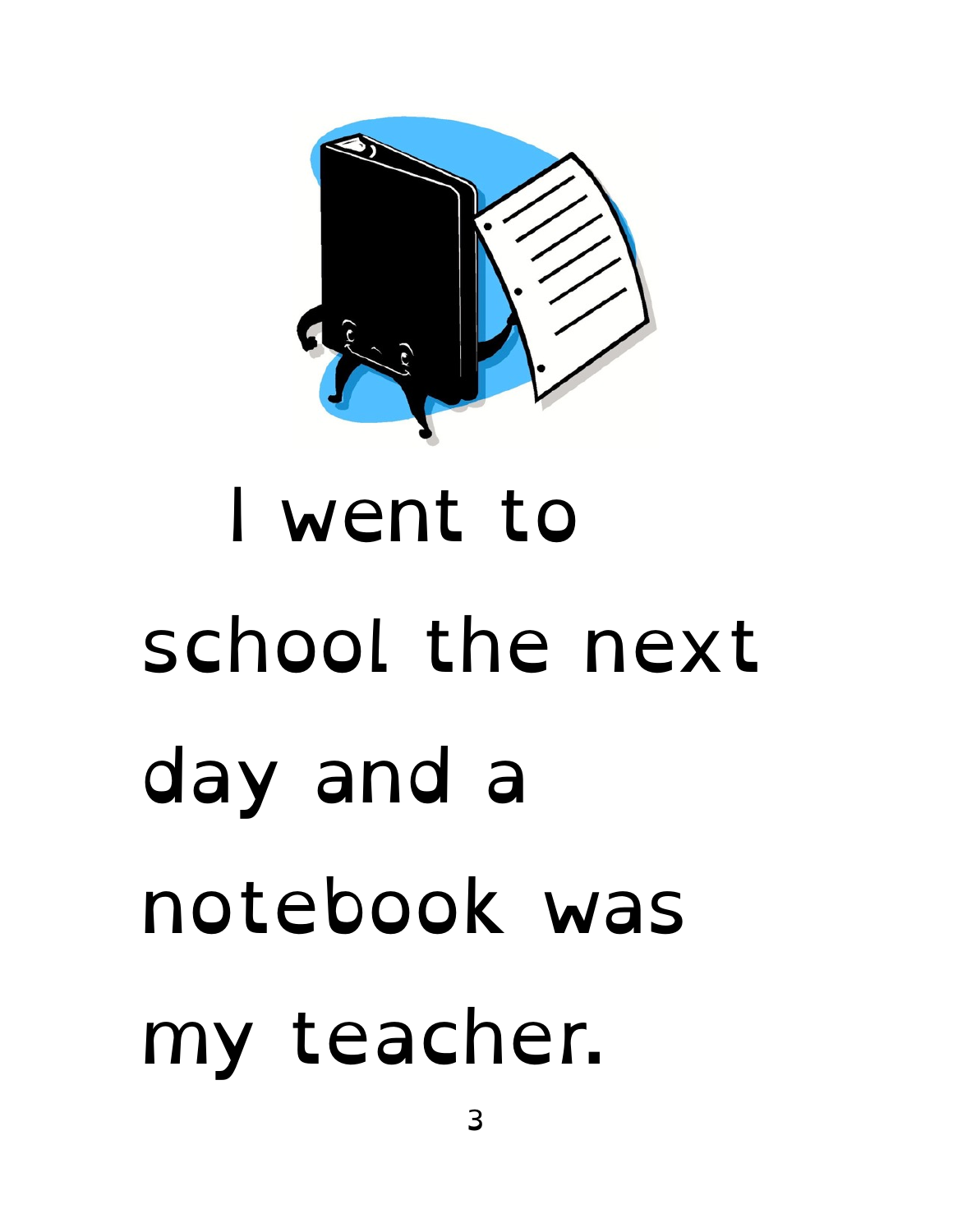

#### I went to school the next day and a crayon was my teacher.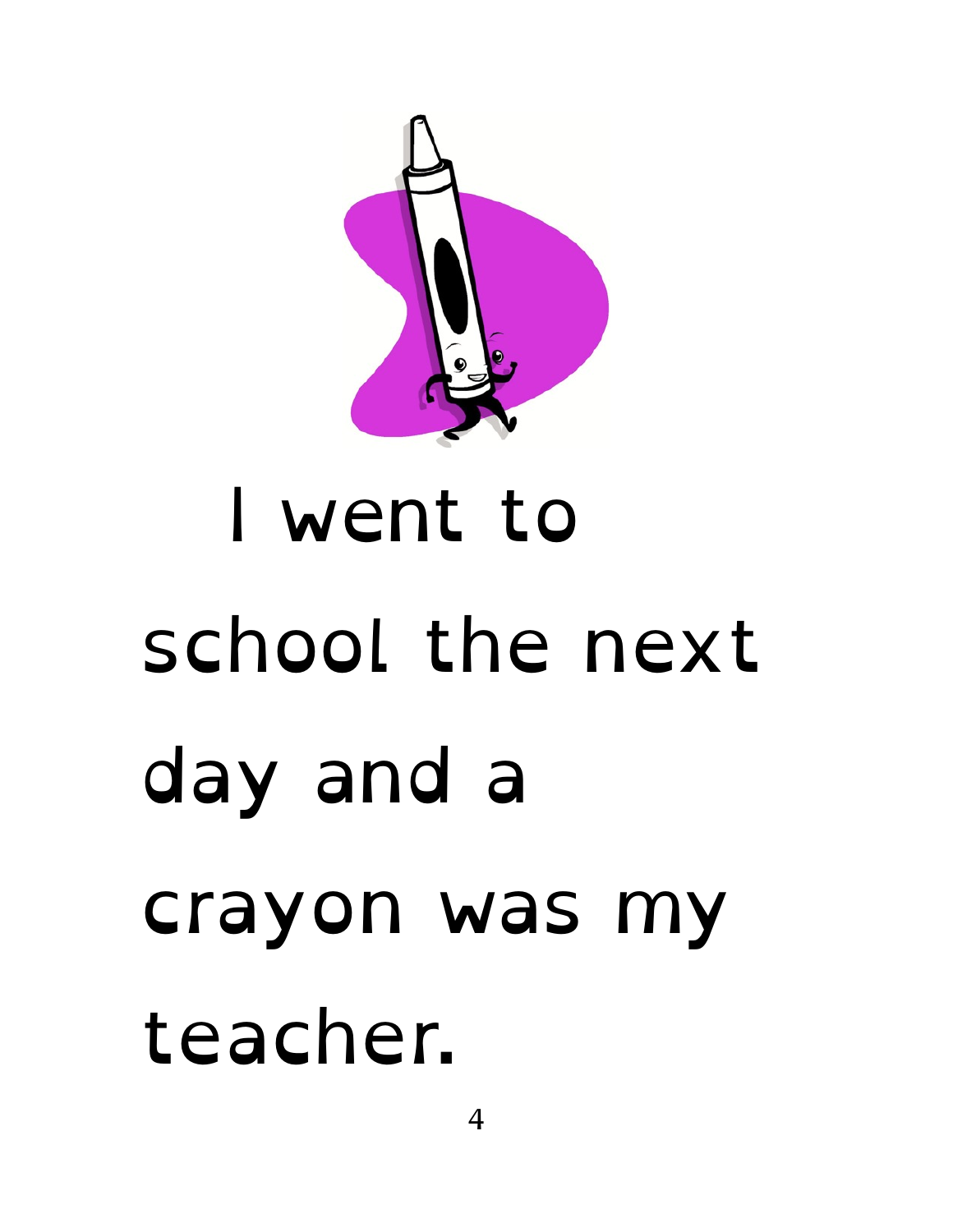

### I went to school the next day and a bottle of glue was my teacher.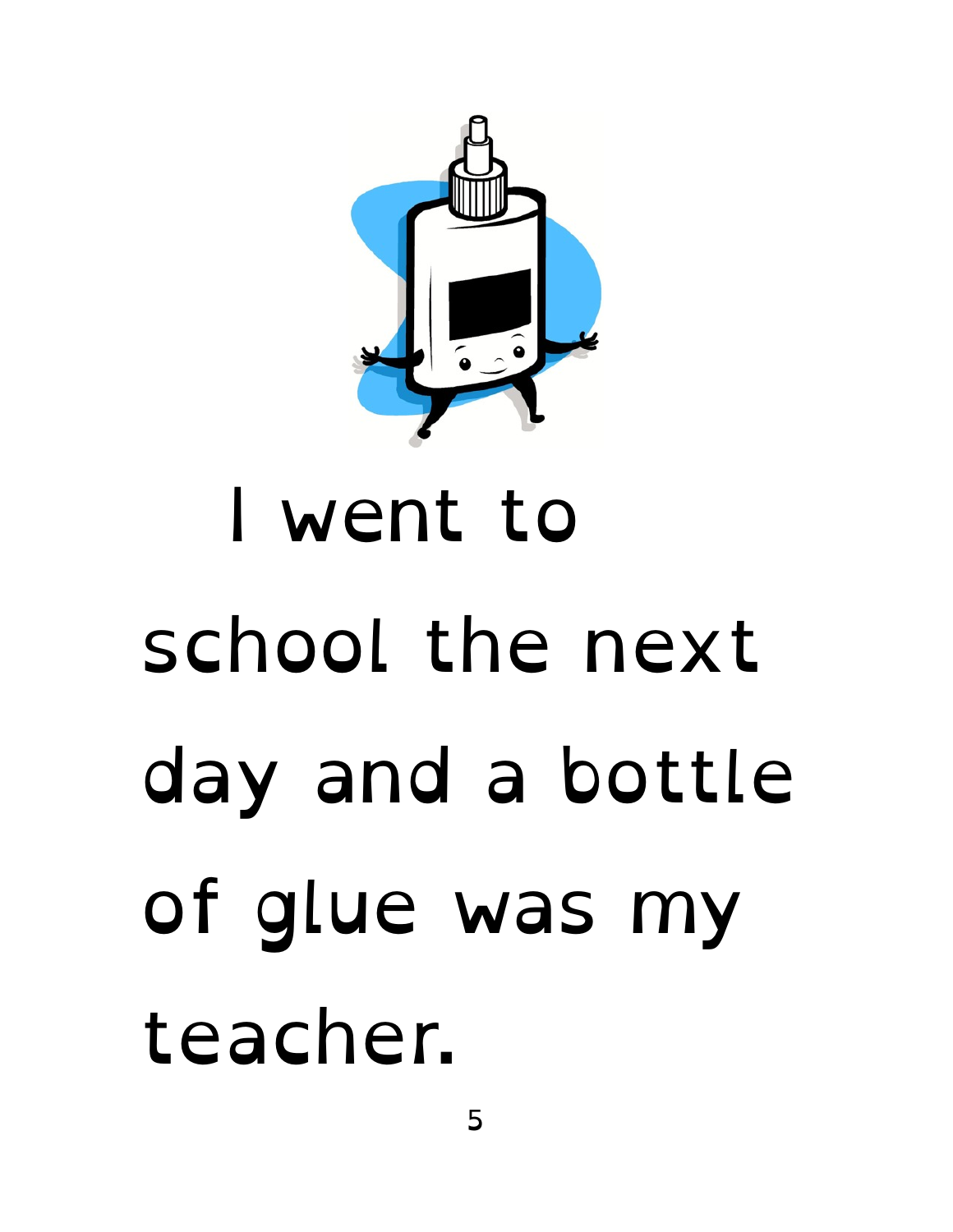

#### I went to school the next day and a ruler was my teacher.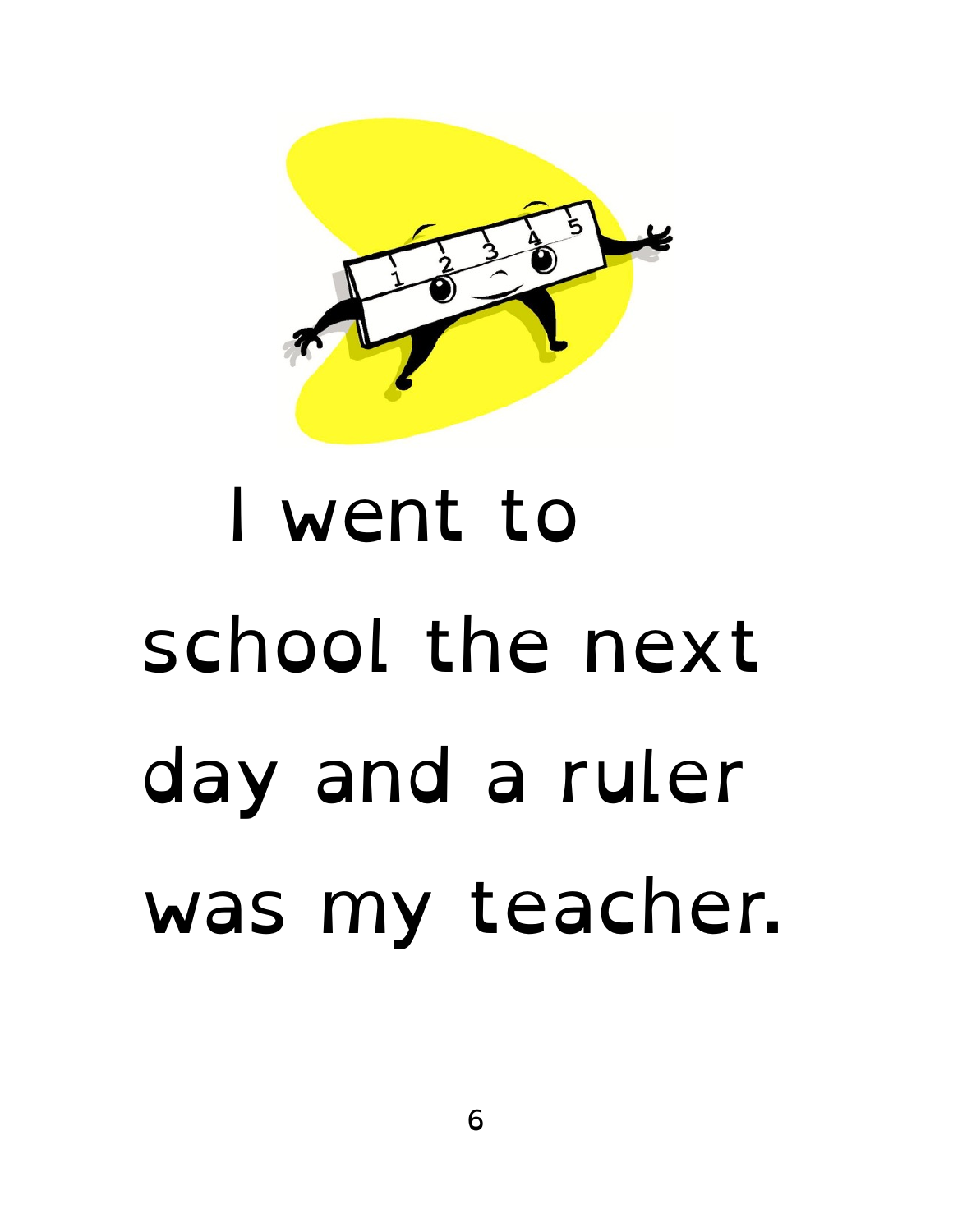

#### I went to school the next day and a marker was my teacher.